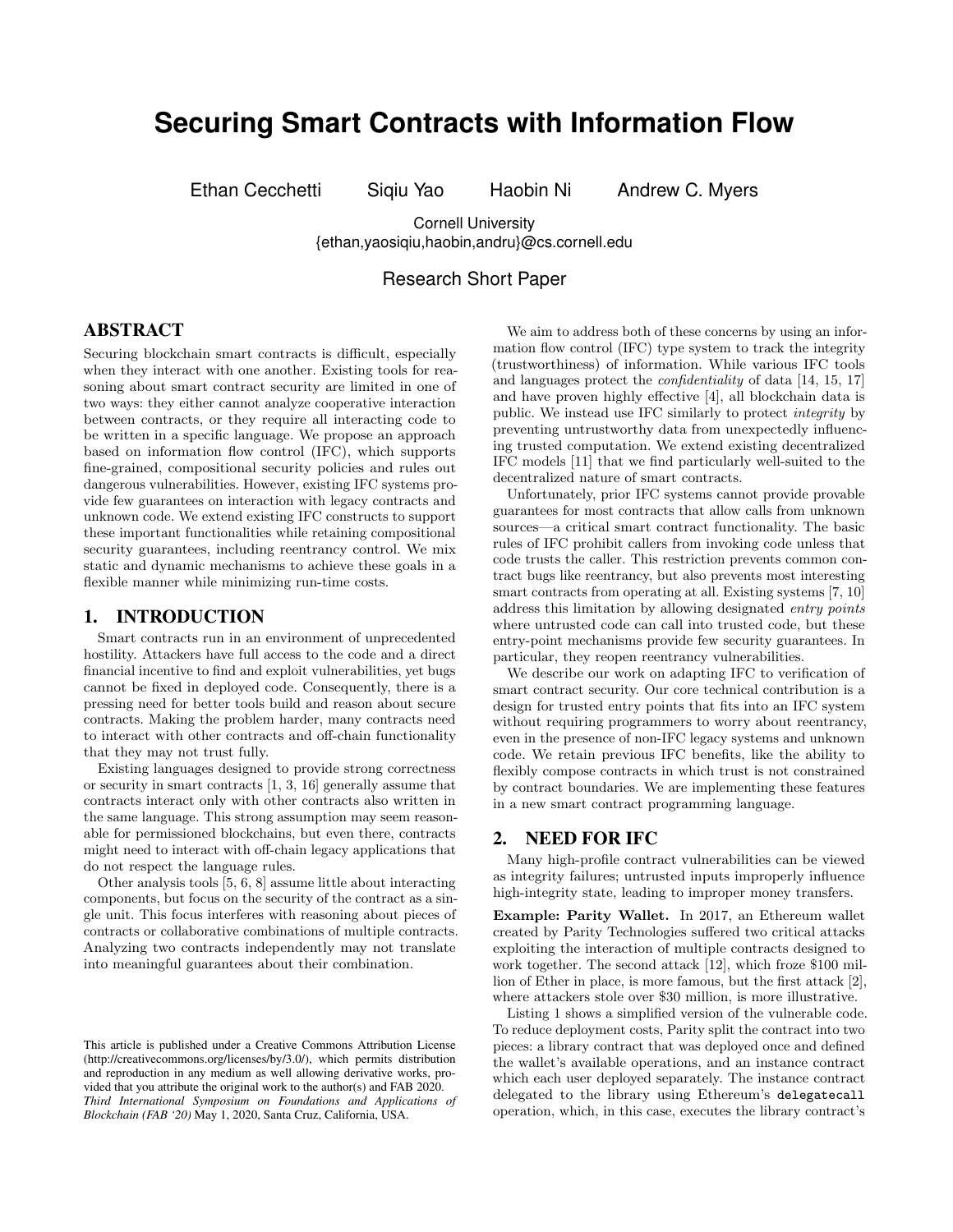```
1 contract WalletLibrary {
2 address owner;
3 function __init__(address _owner) public {
4 owner = _owner;
5 }
 6 ...
7 }
8
9 contract Wallet {
10 WalletLibrary walletLibrary;
11 address owner;
12
13 fallback () external payable {
14 walletLibrary.delegatecall(msg.data);<br>15 }
15 }
16 }
```
Listing 1: Simplified vulnerable Parity Wallet

code in the instance contract's state space.

Unfortunately, the interaction exposed a serious bug. The library's \_\_init\_\_ function was marked as public and set the owner of the wallet with no validity checks, so the instance constructor could use it. The wallet's fallback function, however, delegated any unknown call to the library, allowing a carefully crafted attack to bypass the wallet's ownership check and change the owner using \_\_init\_\_.

Viewed from an integrity perspective, the bug is straightforward. The owner variable should be high-integrity, but the wallet blindly sets it to a low-integrity value provided by an unknown user. Information flow control (IFC) is designed to identify and eliminate exactly this type of bug.

IFC Labels. IFC type systems tag data with labels. Our labels specify the set of addresses that can influence a piece of data, allowing us to track trustworthiness. Blockchains provide an ideal setting for this technique, as any call can easily check the caller's trust level—it's address.

In our example, we may tag owner with the label  $\ell_W$ , denoting that the wallet can influence it, and the argument to fallback as  $\ell_A$ , denoting that an attacker may influence it. We include an acts-for relation between labels, written  $\ell \Rightarrow \ell'$ , to denote that  $\ell$  is at least as trusted as  $\ell'$ . That is, any address that can influence  $\ell$  can also influence  $\ell'$ <sup>[1](#page-1-1)</sup> If the attacker trusts the wallet, we could include  $\ell_W \Rightarrow \ell_A$ . As the wallet should not trust the attacker, we would not include a relation in the other direction.

Because owner has label  $\ell_W$ , an IFC type system only allows an assignment owner = x if  $\ell_x \Rightarrow \ell_W$ , where  $\ell_x$  is the label of x. In the above example, a new address provided by an attacker would have label  $\ell_A$ , so an IFC system would reject the dangerous assignment.

IFC type systems also track the integrity of computation to prevent attackers from improperly influencing control flow. As we will see in Section [3,](#page-1-2) control-flow attacks can be just as damaging as data-flow attacks. To track the integrity of control flow, we associate each instruction with a program counter label  $pc$ . The signature of a function  $f$  also includes the integrity  $pc<sub>f</sub>$  that f requires, and the type system requires a calling context's integrity to act for  $pc<sub>f</sub>$  to invoke f.

These pc labels allow us to specify the trust level of different pieces of code within a contract. Unlike in existing tools, two pieces of code in the same contract can have different trust

<span id="page-1-3"></span>



(a) The trust domain is exactly one contract.



(c) The trust domain is part of a single contract.

(b) The trust domain is multiple contracts together.



(d) The trust domain is part of multiple contracts.

Figure 1: Different possible configurations of trust domains and contract boundaries we aim to express. In each example the trust domain is highlighted in green.

levels, while code in different contracts may have the same trust level. The Parity Wallet provides a perfect use case. The bug resulted from an unexpected interaction between two contracts that were *written to work together*, but only partially trust each other. In the instance contract, the owner variable must be high-integrity, but the fallback function must be low-integrity since the attacker can control it.

By labeling the trust level of individual instructions separately, IFC can say that some pieces of both the wallet and the library are trustworthy, but other pieces of both are not. Indeed, it can express trust domains entirely independently from contract boundaries. Figure [1](#page-1-3) depicts several configurations of trust and contract boundaries. Prior smart contract analysis tools operate almost exclusively in the configuration of Figure [1a,](#page-1-3) but Figure [1d](#page-1-3) best represents the Parity Wallet.

#### <span id="page-1-2"></span>3. ENTRY POINTS AND REENTRANCY

IFC systems constrain control flow using the pc label by requiring a caller to be at least as trusted as the function it is calling. The importance of this requirement is evident from the classic "reentrancy" attack. Consider a distributed bank with two contracts running identical code shown in Listing [2.](#page-2-0) A user can deposit money and withdraw money from either, and the two banks should keep their balances in sync. While this example may seem contrived, it simplifies the more realistic structure of an airline alliance or multicompany reward program where customers can earn and spend rewards with different alliance members.

As written, Listing [2](#page-2-0) has two reentrancy vulnerabilities. One allows an attacker  $A$  to extract funds from a single contract. A deposits money and then calls withdraw. Line [8](#page-2-1) returns A's money, but also passes control of execution to A. Because the balance is not decreased until line [9,](#page-2-2) A can call withdraw again and extract double its original deposit. This bug resulted in the most famous smart contract hack to date when, in July 2016, an attacker drained \$50 million in tokens from Ethereum's Decentralized Autonomous Organization (DAO) [\[13\]](#page-4-15).

Assuming sending money and modifying trustworthy state both require high integrity, IFC requires withdraw to operate with high integrity. The classic IFC restriction on invoking high-integrity functions then prevents a low-integrity attacker from invoking withdraw to execute this attack. Unfortunately, as stated, this constraint breaks correct functionality of the

<span id="page-1-1"></span><sup>&</sup>lt;sup>1</sup>Traditional IFC systems use *flows-to*, denoted  $\ell \subseteq \ell'$ . As we only track integrity, flows-to and acts-for carry the same meaning and we find acts-for to be more intuitive.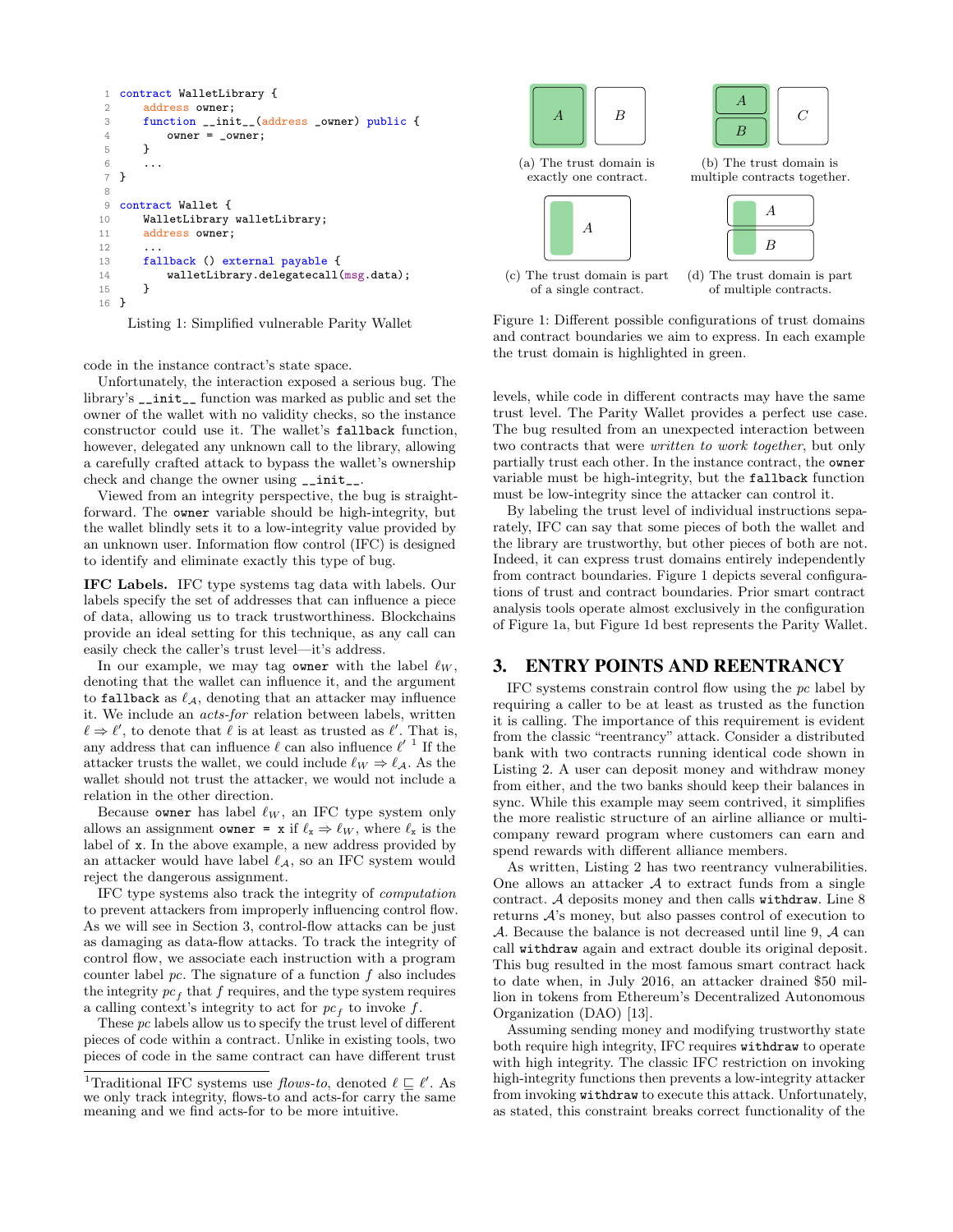```
1 contract DistributedBank {
 2 DistributedBank otherBank;
 3 mapping(address => uint) balances;
 4
 5 function withdraw(uint amount) {
 6 if (balances[msg.sender] >= amount 7<br>
\begin{array}{c} k \\ k \\ k \\ k \end{array} this balance >= amount)
                    && this.balance >= amount) {
 8 msg.sender.call{value: amount}("");<br>9 balances[msg.sender] == amount:
                balances[msg.sender] -= amount;
10 otherBank.decreaseBal(msg.sender, amount);<br>11 }
\frac{11}{12}\mathcal{F}13
14 function decreaseBal(address addr, uint amount) {
15 if (msg.sender == otherBank) {
16 balances[addr] - amount;
17 }
18 }
19 ...
20 }
```
Listing 2: Multi-contract bank with two reentrancy bugs.

contract. The contract cannot distinguish honest users from attackers, so it must consider both untrustworthy, but then honest users would be unable to call withdraw at all!

Existing IFC systems [\[10\]](#page-4-12) provide a mechanism to endorse control flow, thereby creating an entry point into high-integrity code. We introduce an operation endorsepc $(\ell)$ , which endorses the pc label used to track the integrity of execution to the provided label  $\ell$ . The DistributedBank contract then type-checks using endorsepc as follows:

```
function withdraw(uint amount) {
   if (balances[msg.sender] >= amount
          && this.balance >= amount) {
       endorsepc(to_label(this)) {
          msg.sender.call{value: amount}("");
          balances[msg.sender] -= amount;
          otherBank.decreaseBal(msg.sender, amount);
       }
   }
}
```


This endorsement allows the desired functionality, but without further restriction, reopens the reentrancy bug we are trying to prevent. The endorsement does, however, allow us to precisely define reentrancy and identify critical sections of the code. This definition is instrumental in developing appropriate restrictions on endorsepc to regain security.

## 3.1 Defining Reentrancy

Existing definitions of reentrancy [\[6,](#page-4-4) [9\]](#page-4-16) rely on contract boundaries. The second vulnerability in the distributed bank demonstrates the need for a more general definition. Suppose we fixed the same-contract reentrancy bug by switching the order of lines [8](#page-2-1) and [9](#page-2-2) in Listing [2.](#page-2-0) When the attacker A acquires control after begin sent money in withdraw, it can no longer improperly extract money from the same contract instance. However, the other instance of DistributedBank still has the old value of  $A$ 's balance. This allows  $A$  to call withdraw there and extract its original deposit twice, once from each instance.

Intuitively, the two attacks are the same; an attacker withdrew funds from the bank while the bank was waiting for a response. In classic reentrancy definitions [\[6,](#page-4-4) [9\]](#page-4-16), however, the attacker must call the same contract that passed it control. In this view, the second attack would not even be reentrant. Our insight is to instead define reentrancy with respect to integrity levels. If trustworthy code retains control over execution, correctness is up to the programmer. If untrustworthy code or data gains influence over control flow, unexpected calls may ensue, such as dangerous withdrawals. The result is a definition parameterized by a label  $\ell$ .

<span id="page-2-3"></span>Definition 1 (Reentrancy). An execution is reentrant with respect to a label  $\ell$  if, at some point, the stack contains instructions with integrity levels  $pc_1$ ,  $pc_2$ , and  $pc_3$  in that order such that  $pc_1 \Rightarrow \ell, pc_2 \Rightarrow \ell$ , and  $pc_3 \Rightarrow \ell$ .

This definition generalizes reentrancy to match the finegrained security policies from Section [2.](#page-0-0) When the highintegrity region is exactly a single contract, as in Figure [1a,](#page-1-3) our definition coincides with the classic one. Definition [1](#page-2-3) remains sensible in other cases, like our distributed bank example that fits Figure [1b.](#page-1-3)

Definition [1](#page-2-3) has interesting ramifications. First, it decouples the definition of reentrancy from contracts. This allows the same ideas to apply to non-blockchain systems with interactions across trust boundaries, like calls between trusted hardware and an untrusted operating system or interacting javascript code from different sources on the same webpage. Second, a single execution can be reentrant from the perspective of one trust level, but not another. This discrepancy makes sense. If contract A trusts contract B but not viceversa, the contracts have different security concerns when  $B$ calls  $A$  and then  $A$  calls back into  $B$ . From  $A$ 's perspective, both contracts are trustworthy and this interaction is expected. From B's perspective, however, A could be attacking, so this execution is reentrant and potentially dangerous.

## 3.2 Defining Security

This definition of reentrancy allows us to define reentrancy security. We aim to ensure that programmers can ignore reentrancy when reasoning about their code. Reentrant calls may not be bug-free, but reentrancy cannot be the cause of the bugs. We express this goal by requiring that trustworthy code not exhibit behavior in reentrant executions that it cannot exhibit elsewhere.

To express this notion more formally, we note that program correctness is often expressible as a set of invariants. A property of the system is a transaction invariant if, whenever it is true before a transaction, it is also true after. A contract is reentrancy-secure if allowing reentrancy does not change which properties are invariants.

To correspond to our label-based definition of reentrancy, we parameterize the notion of invariant in terms of labels. An  $\ell$ -integrity transaction invariant is one that depends only on data of integrity at least  $\ell$ . An adversary not trusted by  $\ell$ should be unable to affect an  $\ell$ -integrity invariant.

<span id="page-2-4"></span>**Definition 2** (Reentrancy Security). A program is  $\ell$ -reentrancy-secure if, for all  $I, I$  is an  $\ell$ -integrity transaction invariant whenever I is invariant for *non-reentrant* transactions.

To see how Definition [2](#page-2-4) aligns with our intuition, we look to the distributed bank. There are two transaction invariants that a correct distributed bank should maintain:  $(i)$  balances contains the same value at both contracts, and  $(ii)$  the combined funds of both DistributedBank contracts is at least the sum of the values in any copy of the balances map. Because Listing [2](#page-2-0) is insecure, it should not satisfy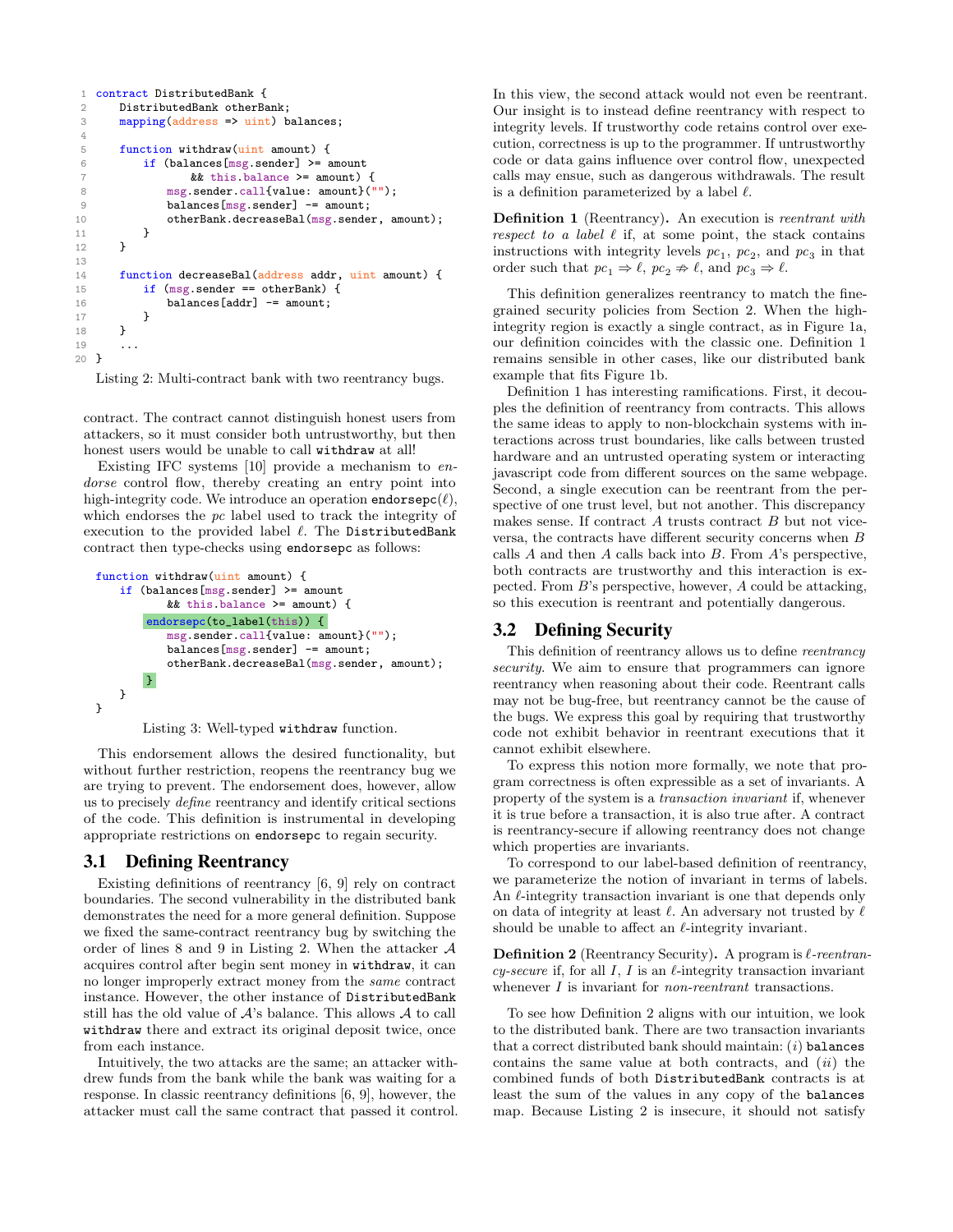Definition [2.](#page-2-4) Indeed, using Definition [1,](#page-2-3) these two properties hold at the beginning and end of each transaction for all nonreentrant executions. However, if an attacker overdraws their balance through either above-described reentrancy attack their balance will underflow, violating  $(ii)$ .

## 3.3 Enforcing Security

We enforce reentrancy security by modifying the IFC typing rules to track the integrity entry points have granted. Within the scope of endorsepc, we lock the new, higher integrity level, and prevent the program from re-granting that integrity while it remains locked. In the modified bank code above, a reentrancy attack re-grants the bank's integrity to an attacker in the second call to withdraw while that integrity remains locked in the first.

To ensure compositional security and allow static checking, we track locked integrity as part of the type system. An endorsepc statement endorsing label  $pc_{\text{from}}$  to  $pc_{\text{to}}$  respects  $a \, lock$  if any integrity available at  $pc_{\rm to}$  but not  $pc_{\rm from}$  is unlocked. In other words, if  $pc_{to}$  can perform an operation and that operation's required integrity may already be locked, then the lower integrity  $pc_{\text{from}}$  must be sufficient. Formally if  $\beta$  is the locked integrity, we check that, for any  $\ell$ , if  $pc_{\text{to}} \Rightarrow \ell$ and  $\beta \Rightarrow \ell$  then  $pc_{\text{from}} \Rightarrow \ell$ . More succinctly, we respect lock  $\beta$  if  $pc_{\text{from}} \Rightarrow pc_{\text{to}} \vee \beta$ , where  $pc_{\text{to}} \vee \beta$  denotes the most trusted label that both  $pc_{to}$  and  $\beta$  act for.

We enforce locks across function calls with the same technique that standard IFC uses to maintain control-flow integrity. Function signatures specify not only the integrity required to execute the function, but also the locks that function respects. Function calls require the calling context to be at least as high integrity as the function—the standard IFC rule—and the function to respect all locks in place in the calling context.

Returning to Listing [3,](#page-2-5) the endorsepc statement in withdraw grants high integrity, so it only respects low locks. The type system then disallows calls to withdraw from contexts with the bank's integrity already locked, and only allows calls out of the endorsepc block to functions known to respect this lock. Reentrant calls to withdraw are therefore impossible.

#### 4. OPEN-WORLD SECURITY

This purely type-based solution successfully prevents reentrancy attacks while allowing required entry points, but it is still extremely restrictive. For example, withdraw must ensure that the code invoked when the user receives money respects high locks. While this may be possible in some limited cases or in a system where every contract is written with these IFC types, it prevents most interesting interaction with legacy code or arbitrary unknown contracts. For example, the call instruction on line [8](#page-2-1) of Listing [2](#page-2-0) would not type check even if we included an endorsepc block.

We enable such interaction via dynamic locks, enforced at the same place as the static locks: endorsepc entry points. Before, endorsepc had no run-time effect, but it now checks dynamic locks. Though locks do add some performance cost, they increase flexibility. Code can statically respect a lock either by performing only operations that respect that lock or by converting it to a dynamic lock before executing operations that might violate it. We cannot assume legacy systems or unknown code will respect any locks, but dynamic locks allow secure interaction with them from high-integrity contexts.

For example, we can finish securing our distributed bank

by including lock(to\_label(this)) {...} around the call instruction to acquire a dynamic lock. This lock removes the need to assume that the unknown user does not attempt a reentrant call; it ensures that any such call will fail.

Developers can also assign a trusted label and IFC signature to legacy or off-chain systems. This trust allows simple and efficient interaction with the specified legacy code. Such trust is also risky, as the entire system may be insecure if the legacy code does not properly enforce the claimed guarantees.

#### 5. IN PROGRESS

In addition to providing proofs of security, two key components remain incomplete.

Removing Unneeded Locks. Astute readers may notice that dynamic locks are unnecessary to secure the distributed bank. Moving the call instruction that sends money after both the balance update and contract-synchronization operations in withdraw is sufficient. Control flow would pass to untrusted code only after high-integrity code has completed all other operations. A reentrant call would then produce the same result as two sequential calls, meaning it cannot cause a bug, and is therefore safe. We are working to allow such secure calls without dynamic locks.

Implementation. We are designing a language and associated compiler that includes the features we have described. The dynamic locks poses two challenges. First, we need to record locks in a manner that spans multiple calls to a contract, but not multiple transactions. Using persistent storage for locks is extremely expensive on systems like Ethereum, but we do not need truly persistent storage. A session variable that remains in scope across multiple calls but resets each transaction would be ideal.

Second, because we are locking labels, we need to represent and compare them dynamically. Other systems implement dynamic label checking [\[7,](#page-4-11) [10\]](#page-4-12), but they are not always efficient in space or computation. The high cost of blockchain computation makes it important to keep these checks fast. We are optimistic that blockchain applications will, in practice, use simple labels that are easy to represent and compare.

# 6. CONCLUSION

Securing smart contracts is a difficult but important challenge. Information flow control (IFC) provides a means to express and enforce powerful fine-grained, compositional security policies. We adapted these techniques to guarantee smart contract security at a fine-grained level. In the process we generalized the concept of reentrancy to describe a wider range of vulnerabilities. We described how to eliminate these vulnerabilities while retaining the assurance of IFC by restricting designated entry points. Finally, we expanded our approach to support an open world with legacy systems and contracts. This work forms a strong foundation for building a smart contract language with strong security guarantees.

#### Acknowledgments

We would like to thank our anonymous reviewers for their insightful and comments as well as Maximilian Algehed, Tom Magrino, and Drew Zagieboylo for help editing. Funding for this work was provided by a National Defense Science and Engineering Graduate Fellowship, NSF grants 1704615 and 1704788, and a gift from Ripple.